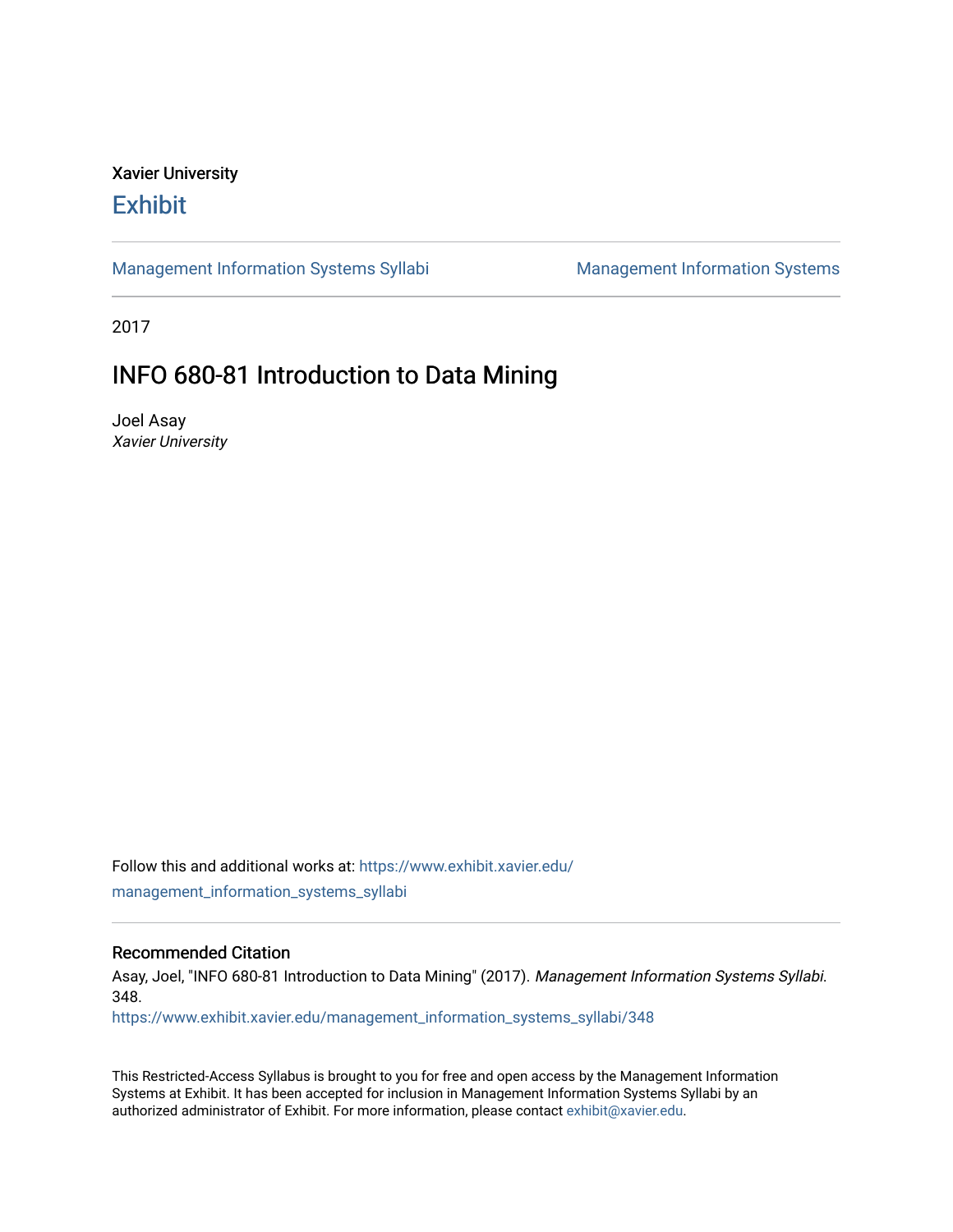# **INFO 680 / MKTG 680: Introduction to Data Mining** (Summer 2017)

**CLASS LOCATION AND TIME**: G28 Smith Hall, T/R, 6:00pm – 9:15pm

## **INSTRUCTOR**

| Name:<br>Email:                   | <b>Joel Asay</b><br>asayj@xavier.edu                                                 |
|-----------------------------------|--------------------------------------------------------------------------------------|
| Office Location:<br>Office Hours: | 221 Smith Hall or 315 Smith Hall<br>M, T, W, R: 4:00PM - 6:00PM<br>Or by appointment |
| Telephone:                        | 513-475-2938 (office)                                                                |
| Website:                          | canvas.xavier.edu                                                                    |
| Section:                          | 81                                                                                   |

## **Williams College of Business Mission:**

"We educate students of business, enabling them to improve organizations and society, consistent with the Jesuit tradition."

## **Required Text: Fundamentals of Predictive Analytics with JMP 2nd edition** by Ron Klimberg and B.D. McCullough (ISBN: 978-1-629-59856-7)

**Optional Texts: Practical Data Analysis with JMP 2nd edition** by Robert Carver (ISBN: 978-1-612-90823-6)

### **Data Mining for Business Analytics** by Shmueli, Bruce, Stephens and Patel (ISBN: 978-1-118-87743-2)

**Prerequisite:** STAT 500

#### **Course Description:**

This introductory course will familiarize students with popular data mining methods for generating new knowledge from existing data. While soft skills related to data mining will be touched upon, the focus of this class is on developing applied data mining prowess with a software package. The course will explore popular data mining methods and the managerial uses thereof. Topics discussed include: the process of data mining for knowledge discovery, data management and cleaning, data mining methods such as exploratory, descriptive, and predictive analysis, decision support systems and contemporary issues in data mining. Each method and concept is taught using real data from various organizations. Data mining output is directly tied to potential business strategies and outcomes.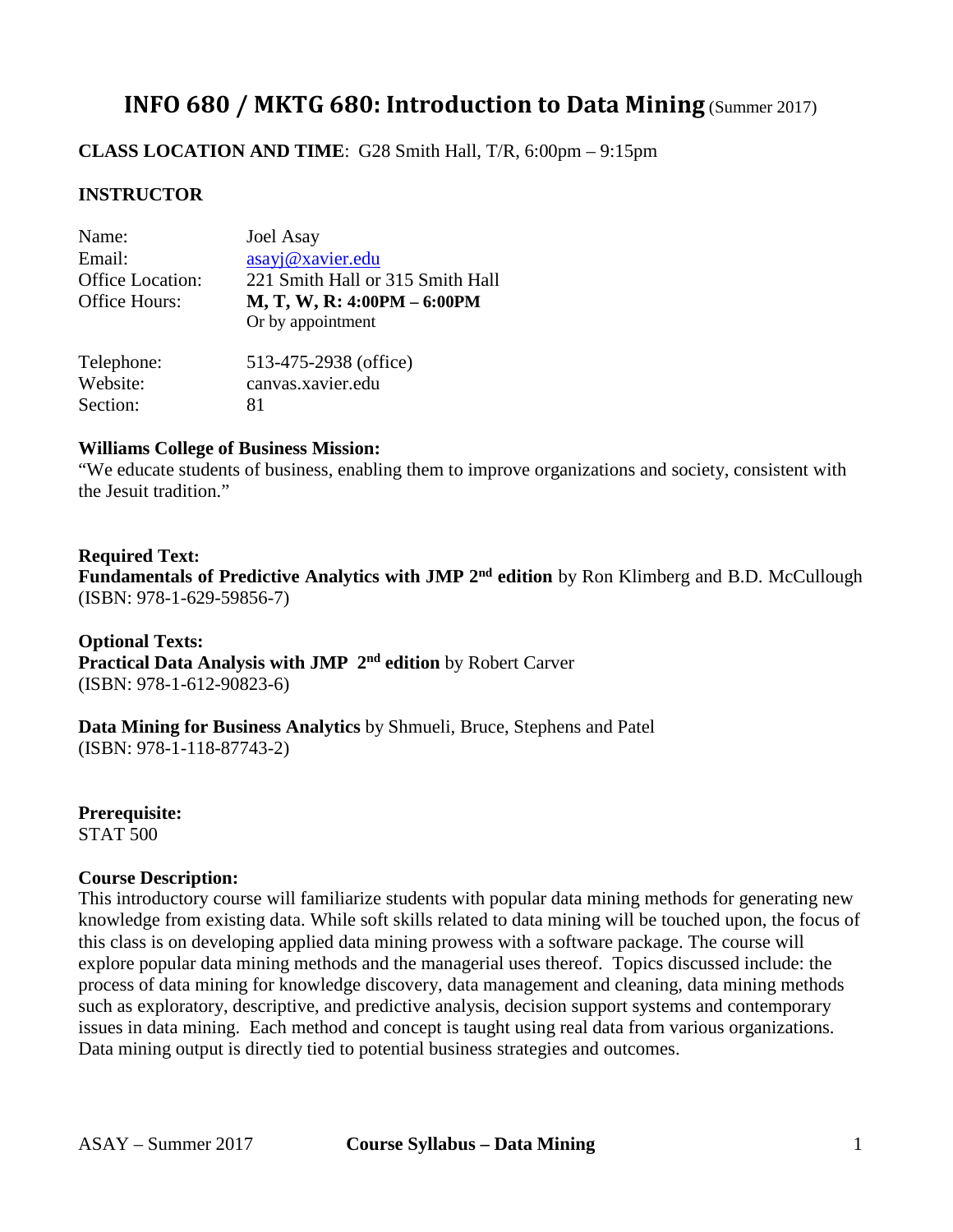## **Learning Objectives:**

Upon completion of this course, you should be able to:

- Recognize popular data mining methods and know when to apply them
- Be familiar with and properly use a commercial data mining software
- Apply appropriate data mining techniques to generate new knowledge from data
- Employ data mining output in problem solving
- Communicate derived findings to management in a meaningful way
- Develop business strategy founded in evidence sourced from data mining output
- Correctly answer data mining related questions on the CAP exam

## **WCB Learning Goals and Objectives:**

This course reinforces the following MBA program learning goals:

Strategic Thinking and Leadership

• Ability to demonstrate the appropriate knowledge of data mining in strategic thinking

Ethics and Social Responsibility

• Ability to foster an ethical climate in their roles and responsibilities in business and society

## Critical Thinking

• Ability to clarify problems, generate and evaluate alternatives using appropriate analytical and quantitative techniques, and draw conclusions

Effective Written and Oral Communication

• Ability to communicate complex subjects and solutions in accessible ways to others

## **General Course Policies:**

- I take attendance every class. This will only factor into your grade if attendance is exceptionally poor. If you miss a class, it will be extremely hard for you to catch-up because of the "learningby-doing" emphasis. If you miss class, it is **your** responsibility to cover the material and get additional notes from your classmates.
- Assignments are to be submitted on the due date. Late assignments will **not** be accepted unless prior arrangements have been made with the instructor. A score of 0 will be recorded for any assignment received beyond the due date however I will still provide feedback where appropriate.
- Grade tracking is the responsibility of the student. Canvas will be kept up-to-date for your convenience. Please communicate questions or concerns to me as soon as possible.
- All communication from me will be through Canvas and email. I usually respond to email within an hour of receipt if I am not sleeping. I usually respond within 12 hours. If I do not respond within 12 hours, I have likely missed your email and you should bother me again. I expect you to respond with 24 hours.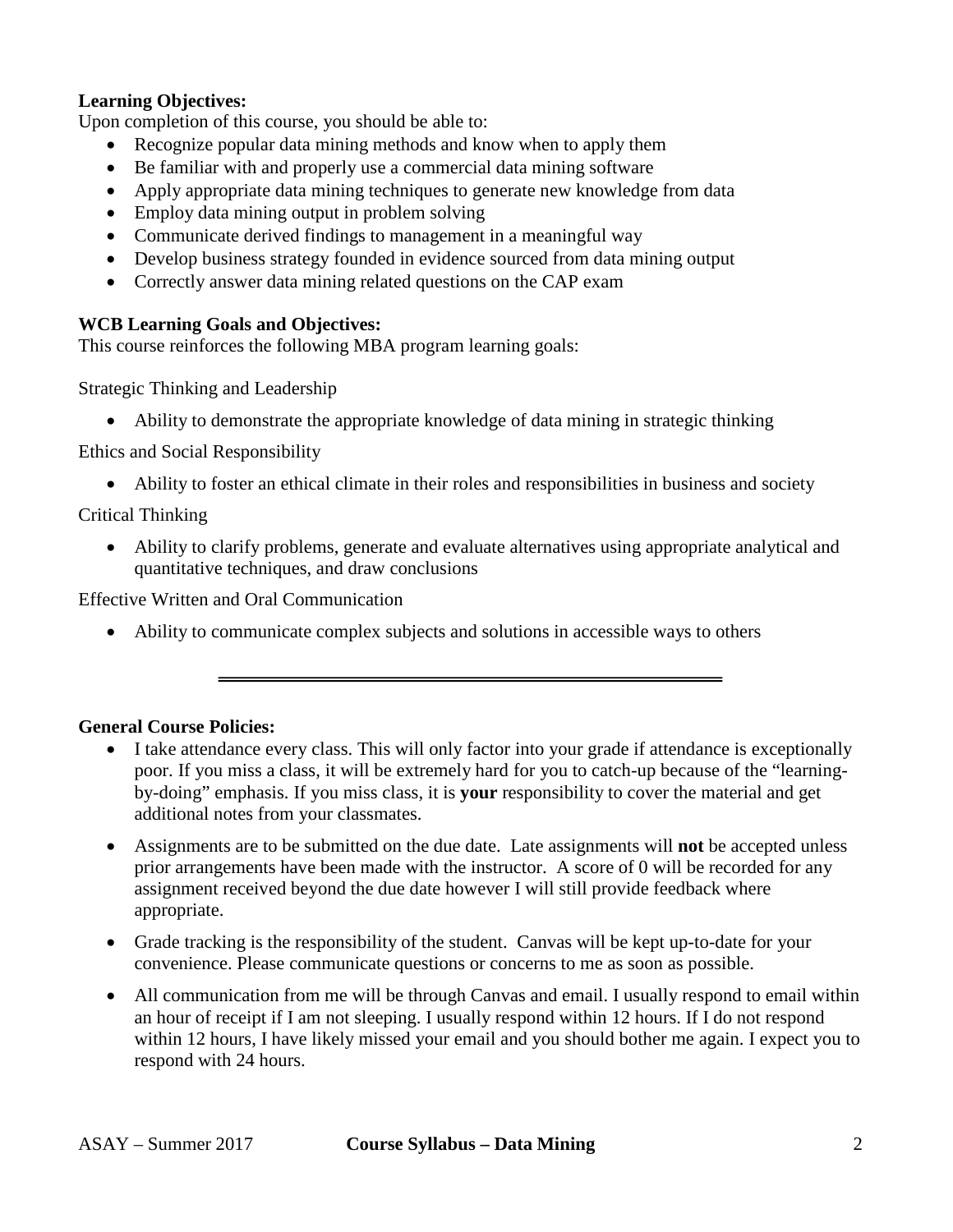### **Class Technology Policies:**

This class uses Microsoft Excel and a statistical package by SAS called JMP. All software we use in class will be provided to student personal computers free of charge. It is **STRONGLY** recommended that students bring and use their own laptop computers in class for assignments and class work. Windows PCs are preferred, but the software is available for Macs as well. All examples in class will be shown with the Windows versions of the software. If you do not have a personal laptop available to you, accommodations will be made so you can still succeed in the class.

If you use an Apple computer, I can provide a copy of Microsoft Windows that can be installed **in addition to** your OS X operating system. If you would like help with this process, or if you desire other Microsoft software for free including Access, Project, SQL Server, etc., please let me know and I can provide it to you for free via the Microsoft Imagine Developer Network.

I expect technology use to be **appropriate in nature.** If I observe another student becoming distracted with your technology use, I may ask you to adjust the behavior or leave the classroom.

## **Plagiarism, cheating and privacy with regards to data files:**

Excel and JMP are amazing applications that keep track of any actions performed. This information is also written to their saved data files, making it incredibly easy to identify plagiarism by the digital fingerprint left behind on these files. **PLEASE** do not be tempted to submit a classmate's data file as your own! Direct and unattributed use of another's efforts is cheating! The penalty for violation of this policy will be a zero for the assignment if it is a first offense. **Subsequent violation will result in an F for the course and other college disciplinary action.**

Several of the data files used in this class are copyrighted and should not be re-distributed by you. Some of the files we use may also require a non-disclosure agreement to be signed before working with them. If you are unwilling or unable to sign such a non-disclosure agreement, please notify me as soon as possible.

The Xavier virtual PC is also available for use and has the required software installed in the "Online Lab Xtra." The virtual PC can be slow and frustrating…it works but consider it a last resort!

#### **The class will consist of the following methods of assessment**

#### **Exams**:

There will be one midterm exam and a comprehensive final exam. These exams cover material from the textbook, readings, software package, data mining methods and the practical application of data mining output. Both exams will be completed out-of-class (take-home) and they are open book, note, internet but NOT open buddy/classmate/partner. These tests are designed to challenge even the best students in the course!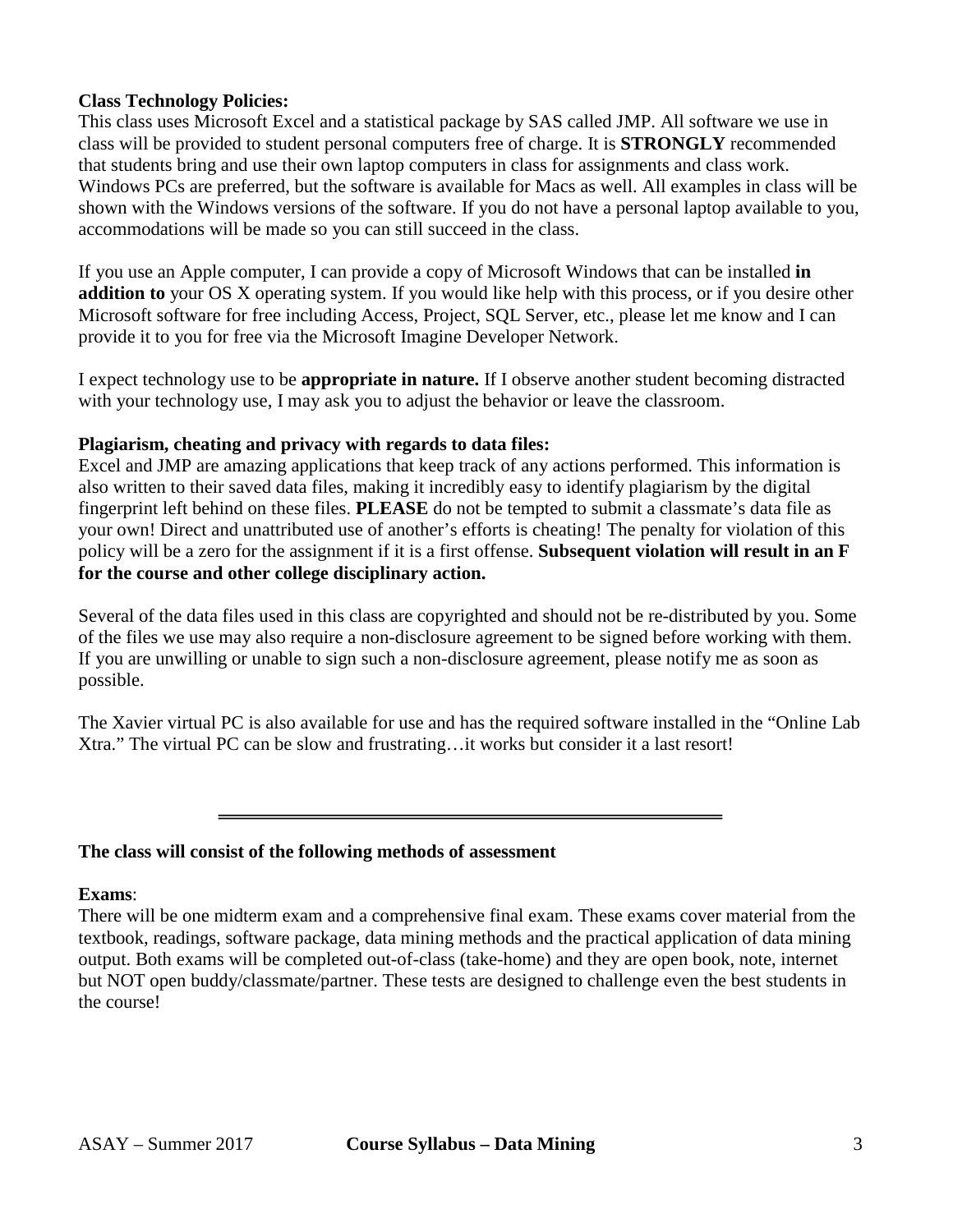## **Individual or Group Project:**

There will be a course project that uses JMP and Excel. You will be required to find your own data for the project; however, I will present several examples throughout the course. You are welcome to work on the project alone or with **one** partner. You must inform me what the data are and where they came from by class on **Thursday, June 1.** See the project assignment sheet for more information.

### **Homework:**

Each week there will be a homework assignment. These assignments will require you to use Excel and JMP, again reinforcing the earlier suggestion you install JMP on a personal computer. You will also read and respond to articles related to real-world data mining use and their ethical/managerial implications. These responses may be in the form of discussion board posts or essays to me. Homework will be assigned as we cover the material and will take **2-3 hours per week** for an average student.

#### **Reflections:**

In keeping with our Ignatian paradigm, reflections on the course and your learning will be submitted to me twice during the term. These short (2-3 paragraphs) are meant for you think back on your reaction to the topics discussed in class, the skills you are acquiring, the structure of the course and how you make these experiences *your own*. Reflections might include a thoughtful reconsideration of the material, your experience in the class, your reaction to the arguments for and against an idea or strategy proposed or additional material you seek for further learning. I especially encourage you to internalize the unintended consequences of these data mining tools and especially the ethical considerations thereof. Reflections will be submitted via canvas and I will be the only one to read them.

#### **In-Class Work:**

We will be completing several tasks in class that provide the foundation for your homework and project. Thus, it is imperative you **attend class regularly,** otherwise you will find yourself with **significantly more homework!** While I do not specifically grant points for class participation, I reserve the right to **raise** your final grade if you show exceptional class engagement.

If you miss a class, it is your responsibility to obtain notes from your classmates, master the material, and submit the relevant homework assignments. The tasks we complete in-class will **not** be made available for download in a completed form—you must follow along in-class with your own computer. Video tutorials may be available for some of the tasks, but do not count on these always being available! **Remember** the exams are open book and note so following along and completing the tasks as we perform them in class will be **very** helpful on the exams!

**Assessment** (Scored out of 1000 total points)

| <b>Grading Criteria</b> | <b>Grade Distribution</b> |              |                 |               |                |
|-------------------------|---------------------------|--------------|-----------------|---------------|----------------|
| Midterm                 | 25%                       | A            | 94-100%         |               | $C_{+}$ 77-79% |
| Final Exam              | 25%                       |              | $A - 90 - 93\%$ | $\mathcal{C}$ | 74-76%         |
| Homework                | 25%                       |              | $B+ 87-89\%$    |               | $C - 70-73\%$  |
| Project                 | 20%                       | <sub>B</sub> | 84-86%          | D             | 60-69%         |
| Reflections             | 5%                        | $B -$        | 80-83%          | F             | Below 60%      |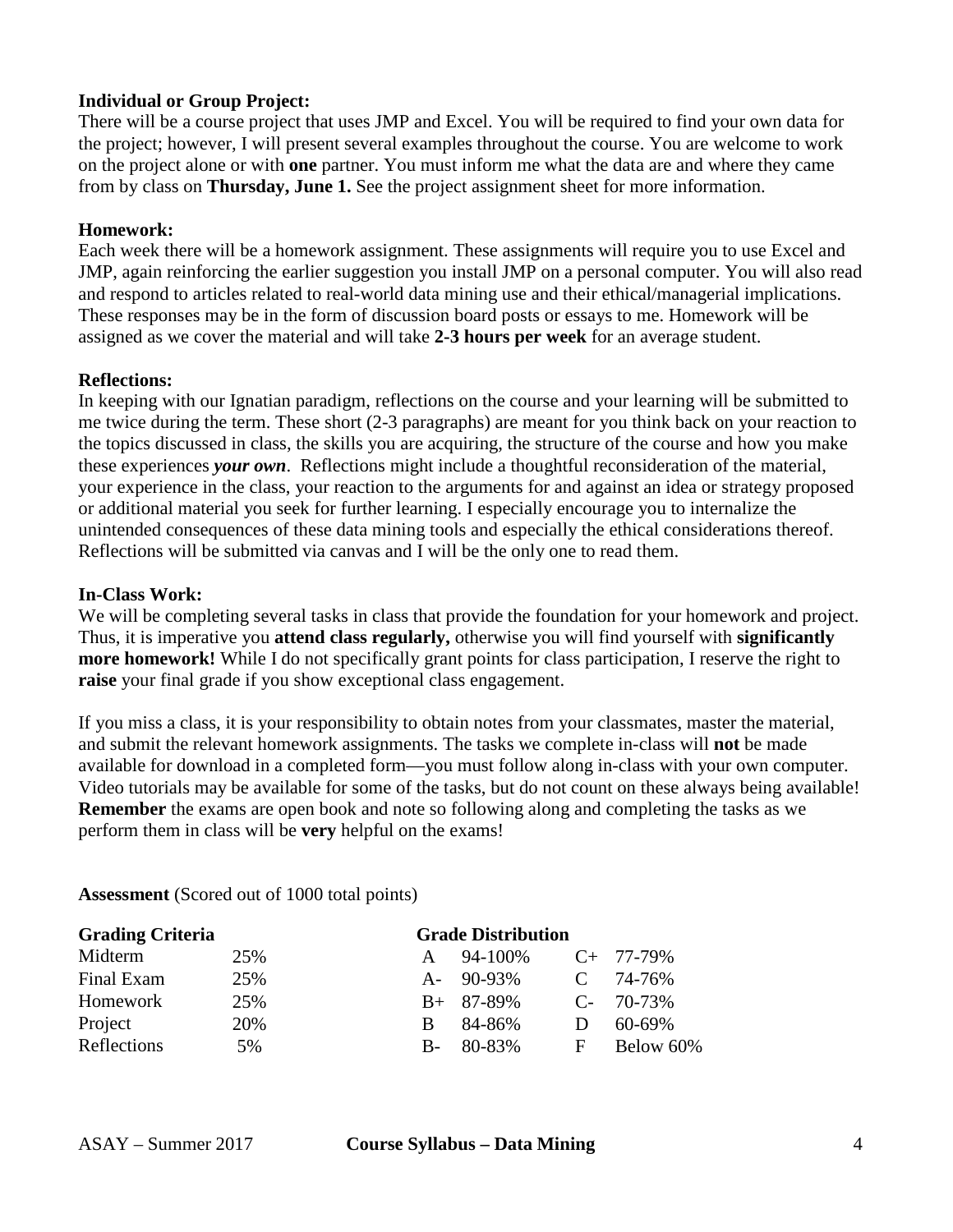Qualified students with disabilities who will require disability accommodations in this class are encouraged to make their requests to me by sharing their Accommodation Letters with me at the beginning of the semester either during office hours or by appointment. Disability related information is confidential. If you have not previously contacted Disability Services, I encourage you to do so by phone at 513-745-3280, in person on the Fifth Floor of the Conaton Learning Commons, Room 514, or via e-mail to Cassandra Jones at [jonesc20@xavier.edu,](mailto:jonesc20@xavier.edu) to coordinate reasonable accommodations as soon as possible as accommodations are not retroactive.

It is my goal that this class be an accessible and welcoming experience for all students. If you are a student with a disability who may have trouble participating or effectively demonstrating learning in this course, contact me to arrange an appointment to share your Accommodation Letters from Disability Services and to discuss your needs. Disability related information is confidential. If you have not contacted Disability Services (located in the Learning Assistance Center) to arrange accommodations, I encourage you to do so by contacting Cassandra Jones, by phone at 513-745-3280, in person on the Fifth Floor of the Conaton Learning Commons, Room 514, or via e-mail at [jonesc20@xavier.edu](mailto:jonesc20@xavier.edu) as soon as possible as accommodations are not retroactive.